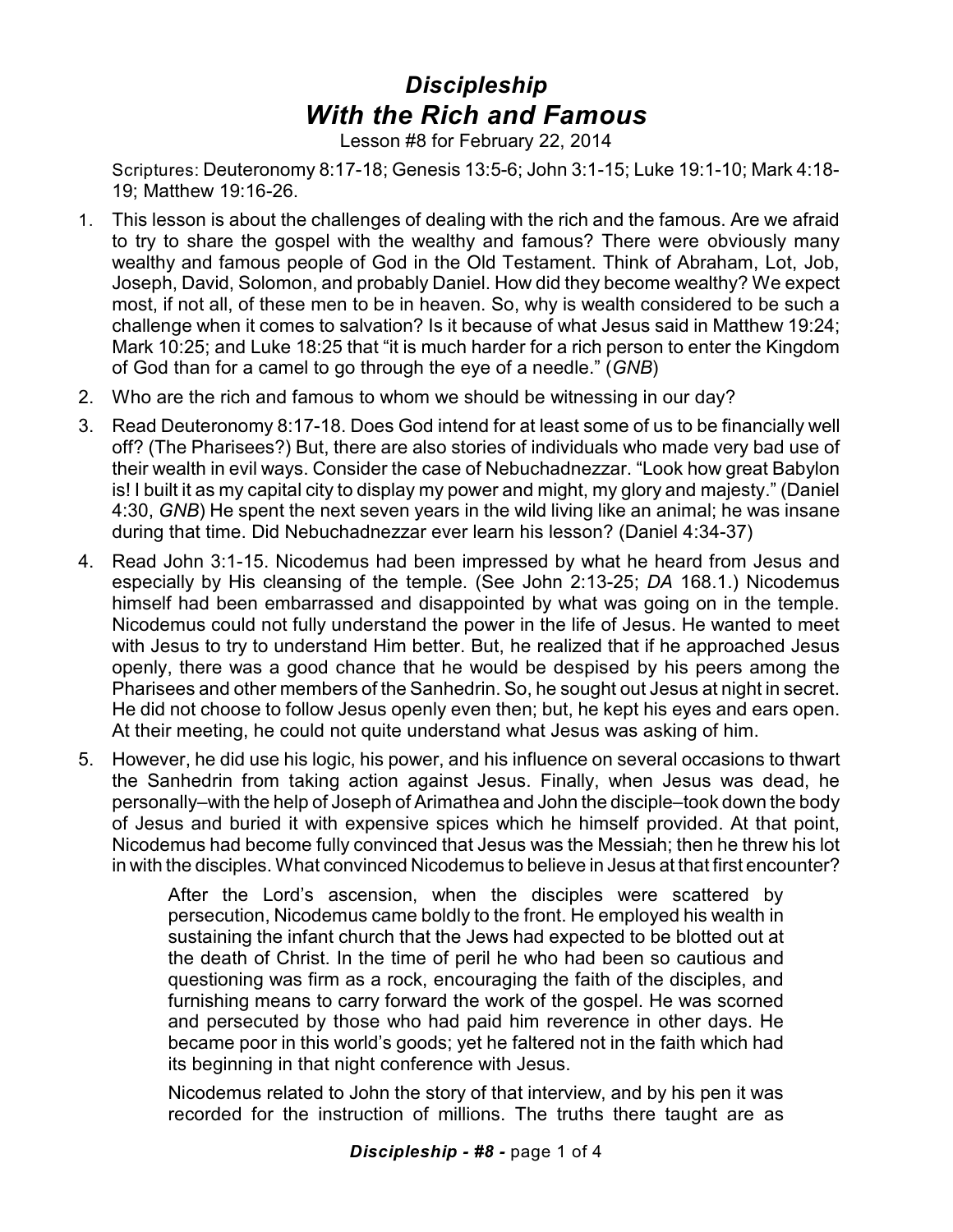important today as they were on that solemn night in the shadowy mountain, when the Jewish ruler came to learn the way of life from the lowly Teacher of Galilee. (*The Desire of Ages* 177.1,2)

- 6. Read Matthew 9:10-13; Luke 5:27-32; and 19:1-10. Approximately one week before His crucifixion, Jesus passed through Jericho with a large crowd heading for Jerusalem and the Passover. Many in the crowd were excited because they believed that Jesus would become the new king of Israel. Zacchaeus, the chief tax collector in Jericho, had heard the preaching of John the Baptist just across the Jordan River and knew about the preaching and teaching of Jesus. He was excited to learn that Jesus had accepted Matthew, a former tax collector, as one of His disciples. (*DA* 552-556)
- 7. Tax collectors were a very despised group among the Jews. They were regarded as traitors by the Jews since they worked for the Roman government. And unfortunately, many of them extracted more in taxes than they really needed to and pocketed the extra money. Thus, they were not only traitors but also thieving traitors.
- 8. But, Jesus recognized that they also needed salvation. Zacchaeus had already tried to mend his ways and return the money that he had taken unfairly. But, that was looked on as very unwelcomed behavior by his fellow tax collectors and even brought suspicion from those whom he had previously robbed. When Zacchaeus heard that Jesus was coming to Jericho on His way to Jerusalem, he had to see Him. Because Zacchaeus was short in stature, he ran ahead and climbed into that sycamore tree awaiting the passing of Jesus. What a surprise it was to him when Jesus stopped beneath that tree and said, "Hurry down, Zacchaeus, because I must stay in your house today." (Luke 19:5, *GNB*) While the self-righteous Pharisees and priests–manyof whom lived in Jericho–sneered and scowled, salvation came to the house of Zacchaeus. (The Essene community lived near Jericho.)
- 9. So, what are the hazards of being wealthy? It has been said that, "We don't own our things; our things own us." In some parts of the world, there is such a drive to keep up with the Joneses that people "Spend money they don't have, for things they don't need, in order to impress people they don't like." To the wealthy money quickly becomes a kind of idol. Someone once said, "Money isn't everything, but it is way ahead of whatever is in second place!" Money represents time and effort. It represents a part of our lives. And how we use it clearly represents what is most important to us.
- 10. Read 1 Timothy 6:10; Mark 4:18-19; 8:36; Luke 1:51-53; 6:22-25; and 16:13. Is it clear to each of us why the love of money is the root of all evil? Is that an overstatement of the truth? Is that true in our lives? How can we make sure that it does not ruin us?
- 11. Read Matthew 19:16-26; **Mark 10:17-31**; and Luke 10:18-30. This rich young man saw the mothers bringing their children to Jesus, and he was impressed. He wished for himself the same blessing that the children were receiving. As Jesus was leaving the area, he ran after Him in order to speak to Him. (Mark 10:13-17) He thought that he had done virtually everything necessary to earn salvation. (Wouldn't Saul/Paul have done and said the same in his early days?) And he wondered if this new Rabbi perhaps had one more thing that he could do to make certain of his place in the kingdom.

**Jesus saw in this ruler just the help He needed if the young man would become a co-laborer with Him in the work of salvation.** If he would place himself under Christ's guidance, he would be a power for good. In a marked degree the ruler could have represented Christ; for he possessed qualifications, which, if he were united with the Saviour, would enable him to become a divine force among men. Christ, seeing into his character, loved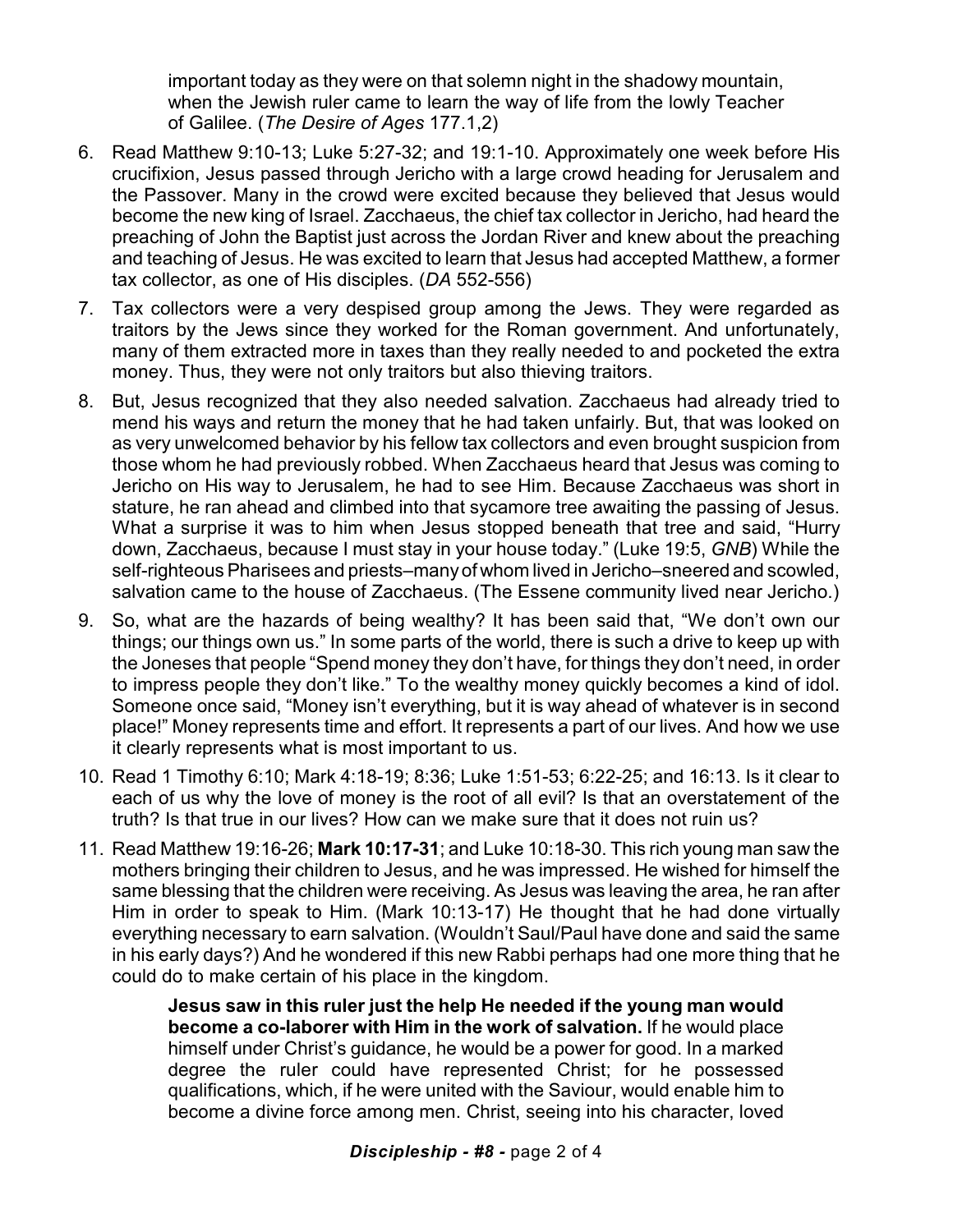him. Love for Christ was awakening in the ruler's heart; for love begets love. Jesus longed to see him a co-worker with Him. He longed to make him like Himself, a mirror in which the likeness of God would be reflected. He longed to develop the excellence of his character, and sanctify it to the Master's use. If the ruler had then given himself to Christ, he would have grown in the atmosphere of His presence. If he had made this choice, how different would have been his future! (*The Desire of Ages* 519.3) [Bold type added.]

- 12. Don't you think Judas was really excited to see this rich young man come to Jesus? What did the other disciples think? This rich young man was not the first wealthy person to be attracted to Jesus. We have already talked about Nicodemus and also about the women who supported Jesus and His disciples with their means. (Luke 8:1-3)
- 13. But, Jesus recognized that this young man had a plague spot in his character. His wealth was his idol. So, Jesus outlined a three-step process that the young man needed to follow: 1) He needed to sell his possessions; 2) He needed to furnish the poverty-stricken with those means; and 3) He needed to follow Jesus. Jesus had not asked Nicodemus to do that. He had not asked His disciples to do that. We are not aware that Jesus had asked anyone else to do that. Why did He ask such a thing of this young man? Jesus recognized that his love of self represented by his love of money and all that it could buy for him needed to be replaced by love for God. But, unfortunately, the young man was not prepared to make that sacrifice, at least, not then; and we do not have information about any later change in commitment.

How many have come to Christ, ready to cast their interests in with his, and, like the rich young ruler, earnestly desiring to inherit eternal life! But when the cost is presented to them,–when they are told that they must forsake all, houses and lands, wife and children, and count not their lives dear unto themselves,–they go away sorrowful. They want the treasures of heaven, and the life that measures with the life of God, but they are not willing to give up their earthly treasures. They are not willing to surrender all to obtain the crown of life. (*Review and Herald*, April 19, 1898 par. 14)

Christ made the only terms which could place the ruler where he would perfect a Christian character. His words were words of wisdom, though they appeared severe and exacting. In accepting and obeying them was the ruler's only hope of salvation. His exalted position and his possessions were exerting a subtle influence for evil upon his character. If cherished, they would supplant God in his affections. To keep back little or much from God was to retain that which would lessen his moral strength and efficiency; for if the things of this world are cherished, however uncertain and unworthy they may be, they will become all-absorbing. (*The Desire of Ages* 520.2)

14. How many of us have been presented with this same challenge? Would Adventists today have turned this man away? And what are we doing to help those who have the same problem that this young man had? Seventh-day Adventists have tended to be quite successful in evangelizing the poor, the needy, and the social outcasts. But, why have we been so unsuccessful at reaching out to the wealthy, the influential, and the famous? What do we have to offer them? As recorded in Acts 6:7 and Acts 15:5, what happened to some of the rich?

> Much is said concerning our duty to the neglected poor; should not some attention be given to the neglected rich? Many look upon this class as hopeless, and they do little to open the eyes of those, who, blinded and